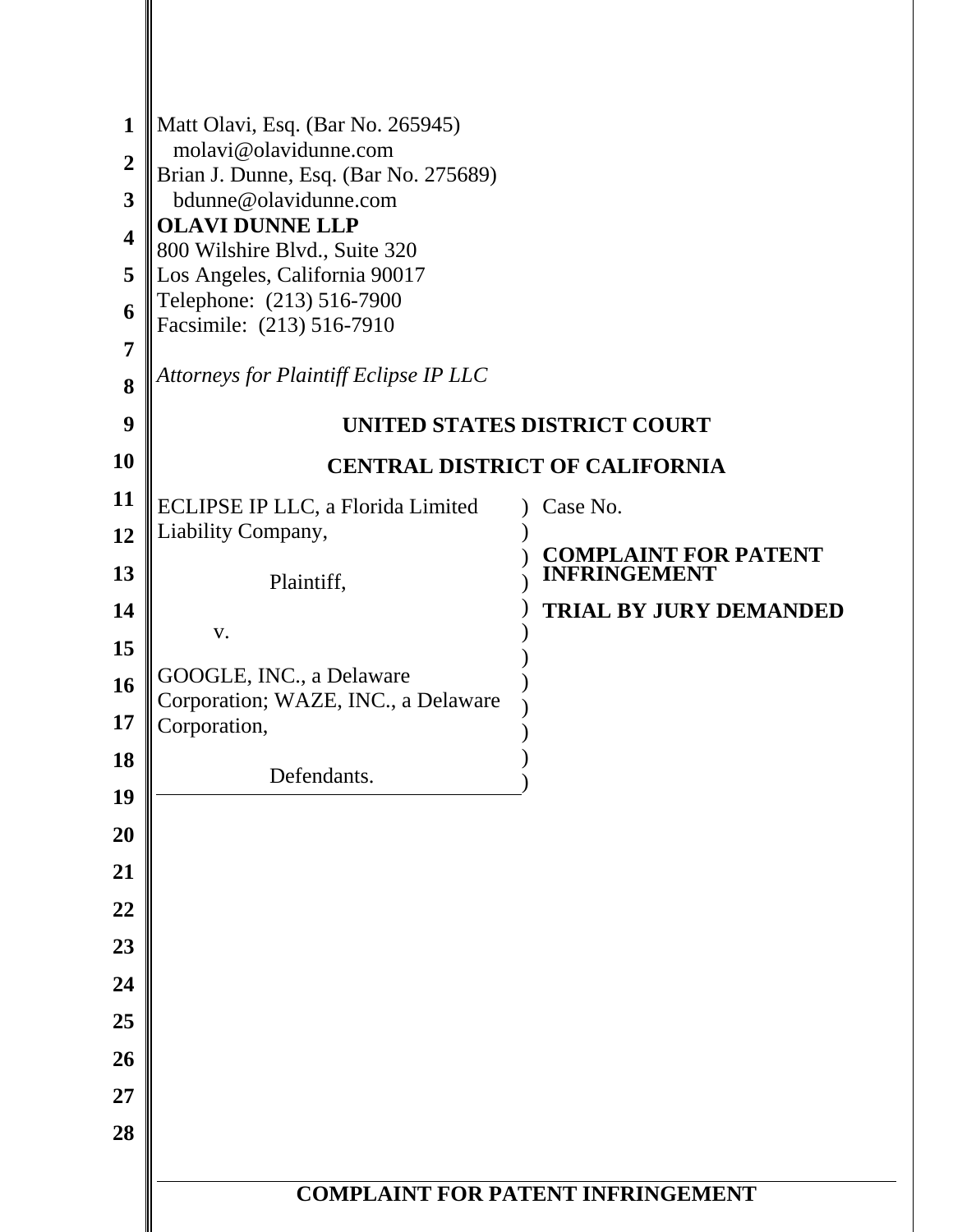| $\mathbf{1}$            | Plaintiff Eclipse IP LLC ("Eclipse"), by and through counsel, complains                   |  |  |
|-------------------------|-------------------------------------------------------------------------------------------|--|--|
| $\boldsymbol{2}$        | against Google, Inc. ("Google") and Waze, Inc. ("Waze") (collectively                     |  |  |
| 3                       | "Defendants") as follows:                                                                 |  |  |
| $\overline{\mathbf{4}}$ | <b>NATURE OF LAWSUIT</b>                                                                  |  |  |
| 5                       | This is a suit for patent infringement arising under the patent laws of<br>1.             |  |  |
| 6                       | the United States, Title 35 of the United States Code § 1 <i>et seq</i> . This Court has  |  |  |
| $\overline{7}$          | exclusive jurisdiction over the subject matter of the Complaint under 28 U.S.C.           |  |  |
| 8                       | §§ 1331 and 1338(a).                                                                      |  |  |
| 9                       | <b>PARTIES AND PATENT</b>                                                                 |  |  |
| 10                      | Eclipse is a company organized under the laws of Florida and having a<br>2.               |  |  |
| 11                      | principal place of business at 115 NW 17 <sup>th</sup> St, Delray Beach, Florida 33444.   |  |  |
| 12                      | Eclipse owns all right, title, and interest in and has standing to sue for<br>3.          |  |  |
| 13                      | infringement of United States Patent No. 8,068,037 ("the '037 patent"), entitled          |  |  |
| 14                      | "Advertisement systems and methods for notification systems" (Exhibit A) ("the            |  |  |
| 15                      | Eclipse Patent").                                                                         |  |  |
| 16                      | On information and belief, Google is a corporation existing under the<br>4.               |  |  |
| 17                      | laws of Delaware.                                                                         |  |  |
| 18                      | On information and belief, Waze is a corporation existing under the<br>5.                 |  |  |
| 19                      | laws of Delaware.                                                                         |  |  |
| <b>20</b>               | On information and belief, Google does regular business in this Judicial<br>6.            |  |  |
| 21                      | District, maintains at least one office in this Judicial District, and conduct leading to |  |  |
| 22                      | Google's acts of infringement has occurred in this Judicial District.                     |  |  |
| 23                      | On information and belief, Waze does regular business in this Judicial<br>7.              |  |  |
| 24                      | District and conduct leading to Waze's acts of infringement has occurred in this          |  |  |
| 25                      | Judicial District.                                                                        |  |  |
| 26                      | <u>JURISDICTION AND VENUE</u>                                                             |  |  |
| <b>27</b>               | This Court has personal jurisdiction over Defendants because they have<br>8.              |  |  |
| 28                      | engaged in continuous and systematic business in California; upon information and         |  |  |
|                         | <b>COMPLAINT FOR PATENT INFRINGEMENT</b>                                                  |  |  |
|                         |                                                                                           |  |  |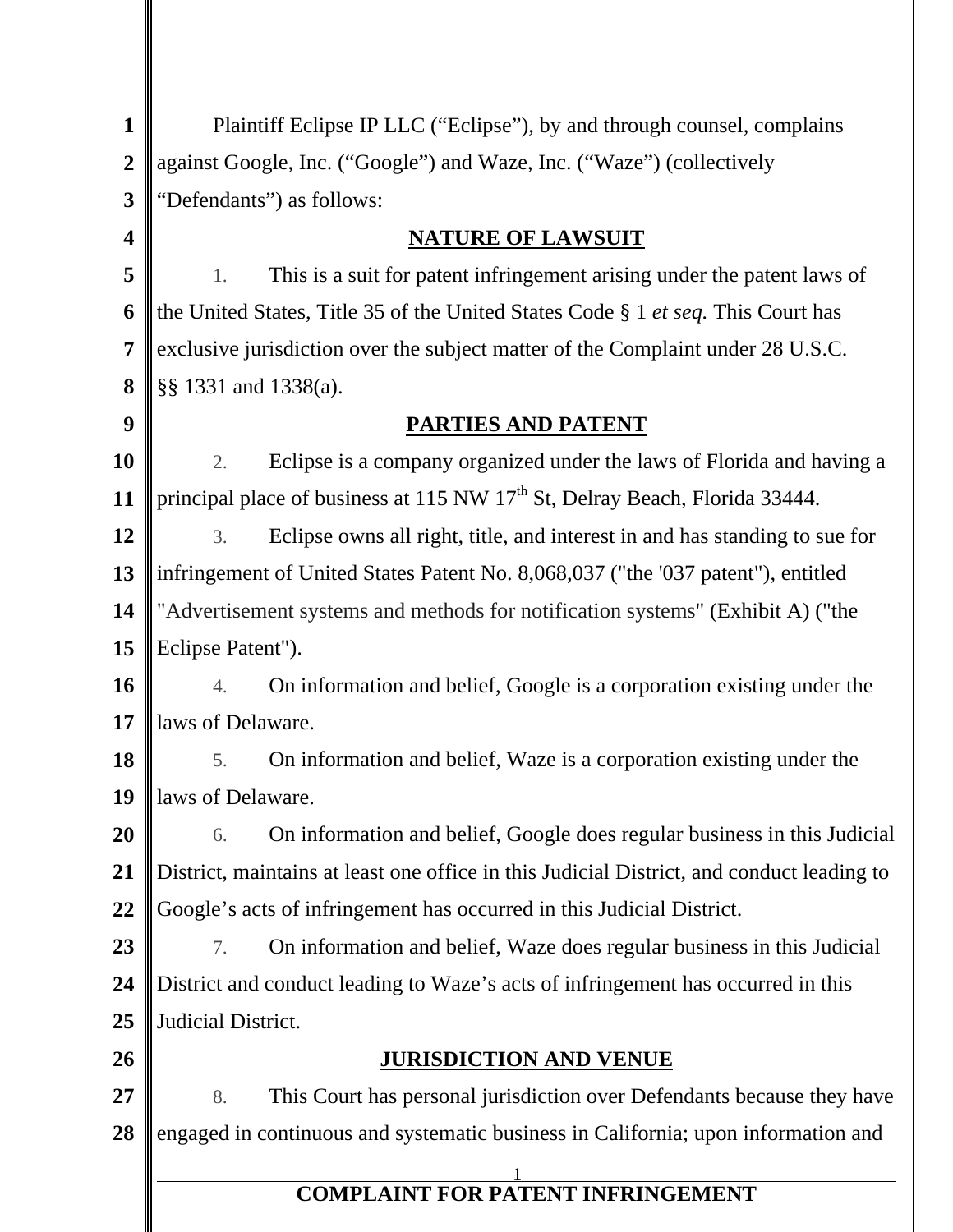| $\mathbf{1}$            | belief, derive substantial revenues from commercial activities in California; and,       |  |
|-------------------------|------------------------------------------------------------------------------------------|--|
| $\overline{2}$          | upon information and belief, are operating and/or supporting products or services        |  |
| 3                       | that fall within one or more claims of Eclipse's patent in this District.                |  |
| $\overline{\mathbf{4}}$ | Venue is proper in this District under 28 U.S.C. §§ 1391(b) and (c) and<br>9.            |  |
| 5                       | 28 U.S.C. § 1400(a) at least because the claim arises in this Judicial District, Google  |  |
| 6                       | and Waze may be found and transact business in this Judicial District, and injuries      |  |
| 7                       | suffered by Plaintiff took place in this Judicial District. Google and Waze are          |  |
| 8                       | subject to the general and specific personal jurisdiction of this Court at least because |  |
| 9                       | of their contacts with the State of California.                                          |  |
| <b>10</b>               | <b>FACTUAL BACKGROUND</b>                                                                |  |
| <b>11</b>               | Beginning in approximately 2007, with the advent of what is<br>10.                       |  |
| 12                      | considered the modern smartphone, consumers and businesses have enjoyed                  |  |
| 13                      | unprecedented benefits from these devices and the services that they support.            |  |
| 14                      | For example, consumers can now use their smartphones to search the<br>11.                |  |
| 15                      | Internet, purchase products online, video conference with one another, and even          |  |
| <b>16</b>               | navigate from one place to another with turn-by-turn directions.                         |  |
| 17                      | The growth of the mobile consumer, armed with a smartphone or tablet,<br>12.             |  |
| 18                      | has spawned a panoply of new industries. One such industry is the mobile and             |  |
| 19                      | location-based advertising industry.                                                     |  |
| 20                      | <b>Location-Based Retail Advertising</b>                                                 |  |
| 21                      | Retail advertising is the process of calling the public's attention to a<br>13.          |  |
| 22                      | business, usually for the purpose of selling products or services, through the use of    |  |
| 23                      | various forms of media. Advertising provides a direct line of communication to a         |  |
| 24                      | business' existing and prospective customers.                                            |  |
| 25                      | In the past, advertisers have used traditional forms of media, such as<br>14.            |  |
| 26                      | print, radio, and television, to deliver these advertisements.                           |  |
| 27                      |                                                                                          |  |
| 28                      |                                                                                          |  |
|                         |                                                                                          |  |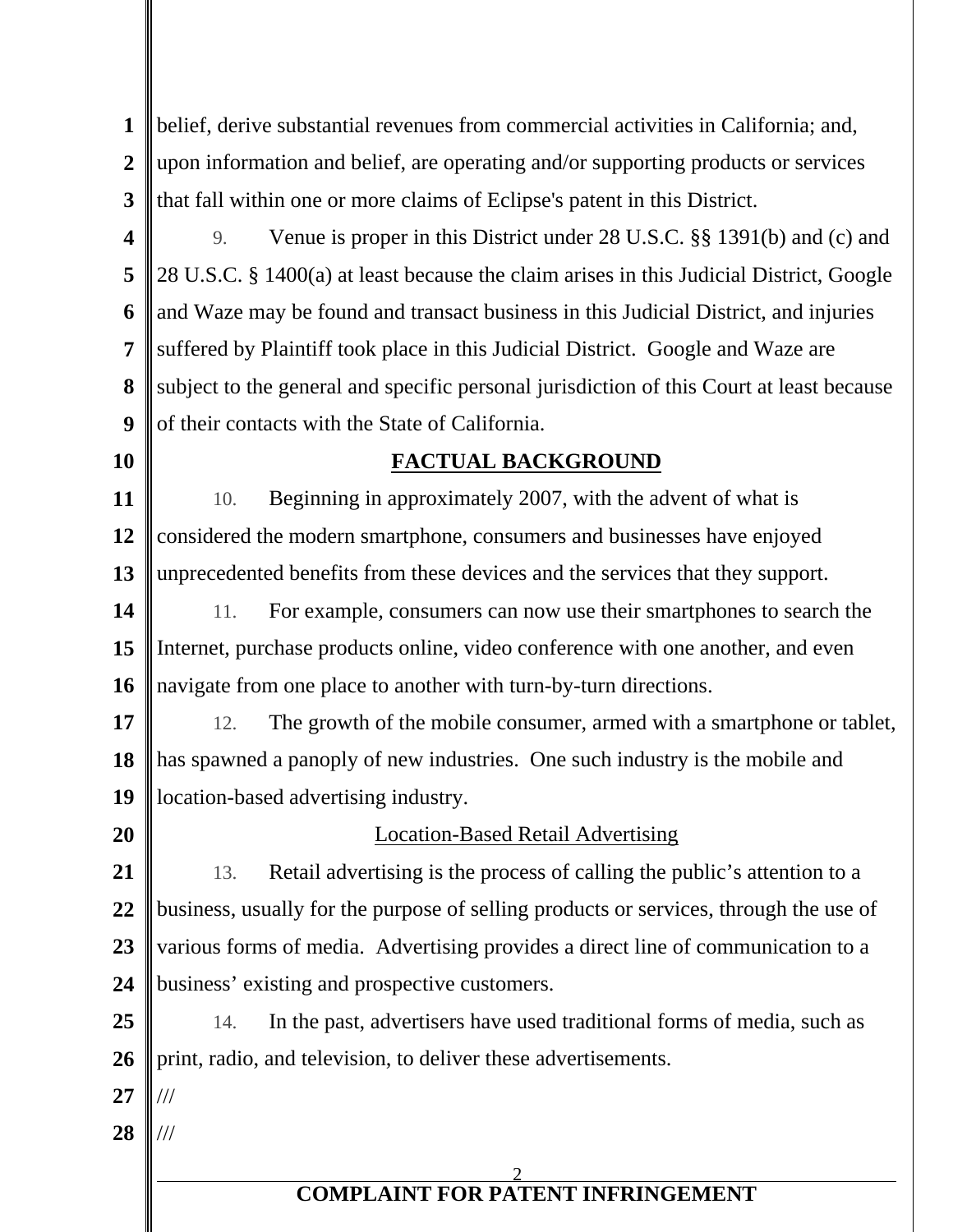**1 1 2 2 3 3** 15. However, the advent of the smartphone and their now nearlyubiquitous use among consumers in the United States have created an entirely new way to deliver advertisements based on the consumers' location.

- **4 4 5 5 6 6 7 7 8 8 9 9** 16. Location-based advertising is a new form of advertising that integrates advertising with location-based services. Using the user's location or location history, location-based advertising allows businesses to target advertisements to users who are nearby. Advertisements sent to nearby users, such as someone driving past the retail establishment, are far more valuable to retailers than advertisements sent to someone else miles away.
- **10 10 11 11 12 12** 17. For example, according to a recent study by Verve Mobile – a niche mobile advertising network – advertising campaigns that used location-based data performed twice as well as those that did not.
- **13 13 14 14 15 15 16 16 17 17** 18. The effectiveness of mobile advertising has led to increased spending on mobile advertising in lieu of spending in other mediums. For example, according to Gartner, Inc. – a leading information technology research and advisory company – worldwide mobile advertising revenue in 2013 is expected to reach \$11.4 Billion and is expected to grow rapidly in the coming years. *See, e.g.*,

**18 18** http://www.gartner.com/newsroom/id/2306215.

**19 19 20 20 21 21 22 22 23 23** 19. Google has itself recognized the importance and value of using location-based information to deliver advertisements to consumers and has at least one patent itself related to mobile, location based advertising. *See, e.g.*, U.S. Patent No. 7,668,832, entitled "Determining and/or using location information in an ad system."

**24 24**

# **DEFENDANTS' ACTS OF PATENT INFRINGEMENT**

**25 25 26 26** 20. Eclipse reiterates and reincorporates the allegations set forth in paragraphs 1 through 19 above as if fully set forth herein.

- **27 27** ///
- **28 28** ///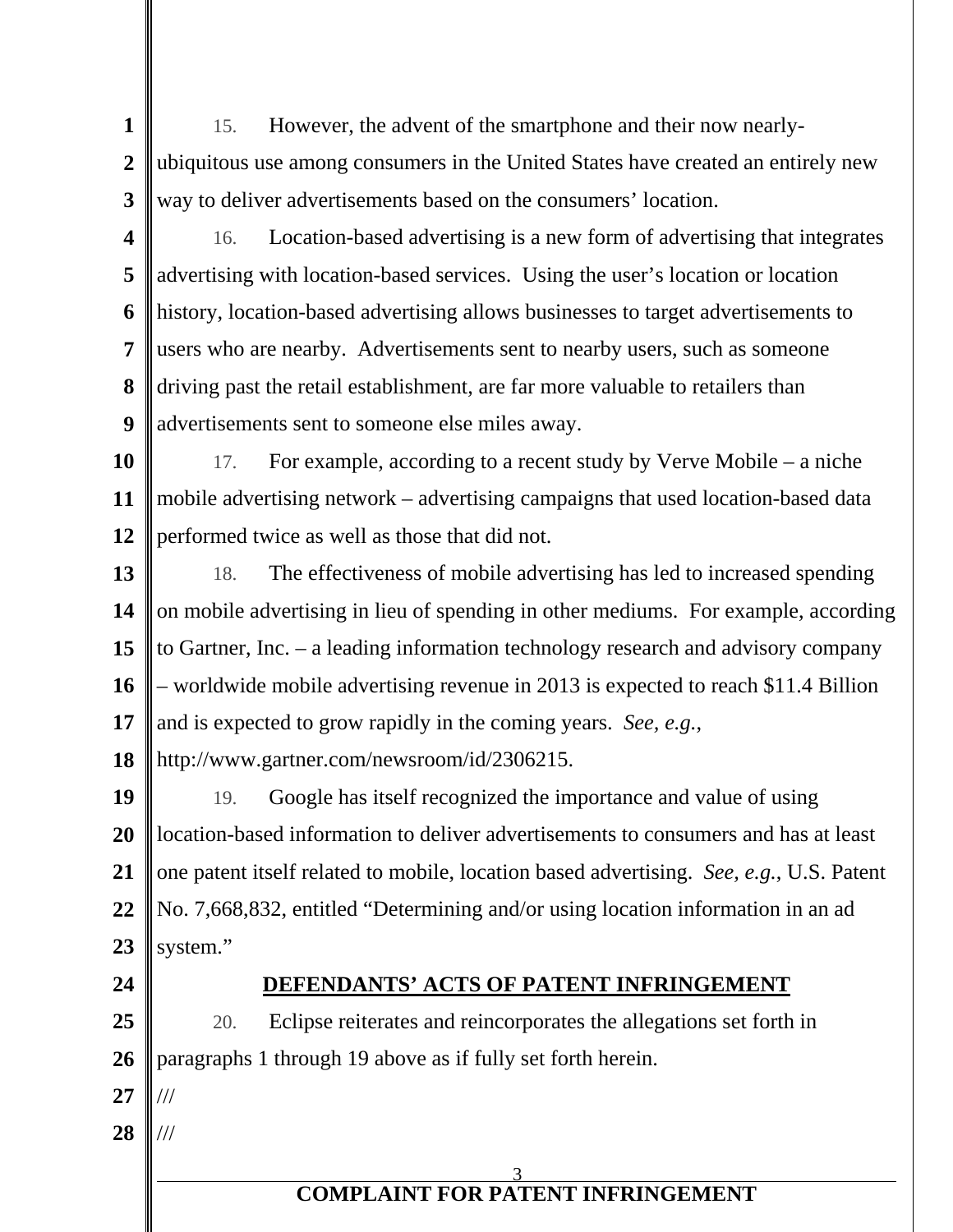| $\mathbf{1}$            | On information and belief, Google is a technology company that offers<br>21.             |  |  |
|-------------------------|------------------------------------------------------------------------------------------|--|--|
| $\boldsymbol{2}$        | products and services ranging from cellular telephones and the famous Android            |  |  |
| 3                       | smartphone platform to a search engine, email hosting, and mapping services.             |  |  |
| $\overline{\mathbf{4}}$ | <b>Google's Waze Navigation Application</b>                                              |  |  |
| 5                       | In 2013, on information and belief, Google acquired Waze, a company<br>22.               |  |  |
| 6                       | that developed a community-driven navigation application that notifies users of          |  |  |
| $\overline{7}$          | upcoming, location-specific alerts ("the Waze App").                                     |  |  |
| 8                       | On information and belief, Google purchased Waze for in excess of \$1<br>23.             |  |  |
| 9                       | Billion.                                                                                 |  |  |
| 10                      | On information and belief and according to its website, the Waze App<br>24.              |  |  |
| 11                      | is "the world's largest community-based traffic and navigation app."                     |  |  |
| 12                      | On information and belief, the Waze App is a turn-by-turn navigation<br>25.              |  |  |
| 13                      | application that directs a user to get from one location to another using audible and    |  |  |
| 14                      | on-screen notifications.                                                                 |  |  |
| 15                      | On information and belief, the Waze App monitors the location of a<br>26.                |  |  |
| 16                      | user and notifies the user of police, accidents, road hazards, or traffic jams along the |  |  |
| 17                      | user's route using a visual and/or audio notification.                                   |  |  |
| 18                      | On information and belief, the Waze App also notifies the user of his<br>27.             |  |  |
| 19                      | progress in reaching the destination by identifying the user's present location on a     |  |  |
| 20                      | map and indicating the amount of time until the user reaches his destination.            |  |  |
| 21                      | On information and belief, the Waze App also functions as an<br>28.                      |  |  |
| 22                      | advertising system, allowing businesses to advertise services to nearby Waze App         |  |  |
| 23                      | users.                                                                                   |  |  |
| 24                      | On information and belief, businesses may place a branded pin ("a<br>29.                 |  |  |
| 25                      | Pin") that represents the business on Waze maps.                                         |  |  |
| 26                      | On information and belief, this Pin can be customized to include the<br>30.              |  |  |
| 27                      | businesses logo, icon, or other image, and functions like an interactive billboard.      |  |  |
| 28                      |                                                                                          |  |  |
|                         |                                                                                          |  |  |
|                         | <b>COMPLAINT FOR PATENT INFRINGEMENT</b>                                                 |  |  |
|                         |                                                                                          |  |  |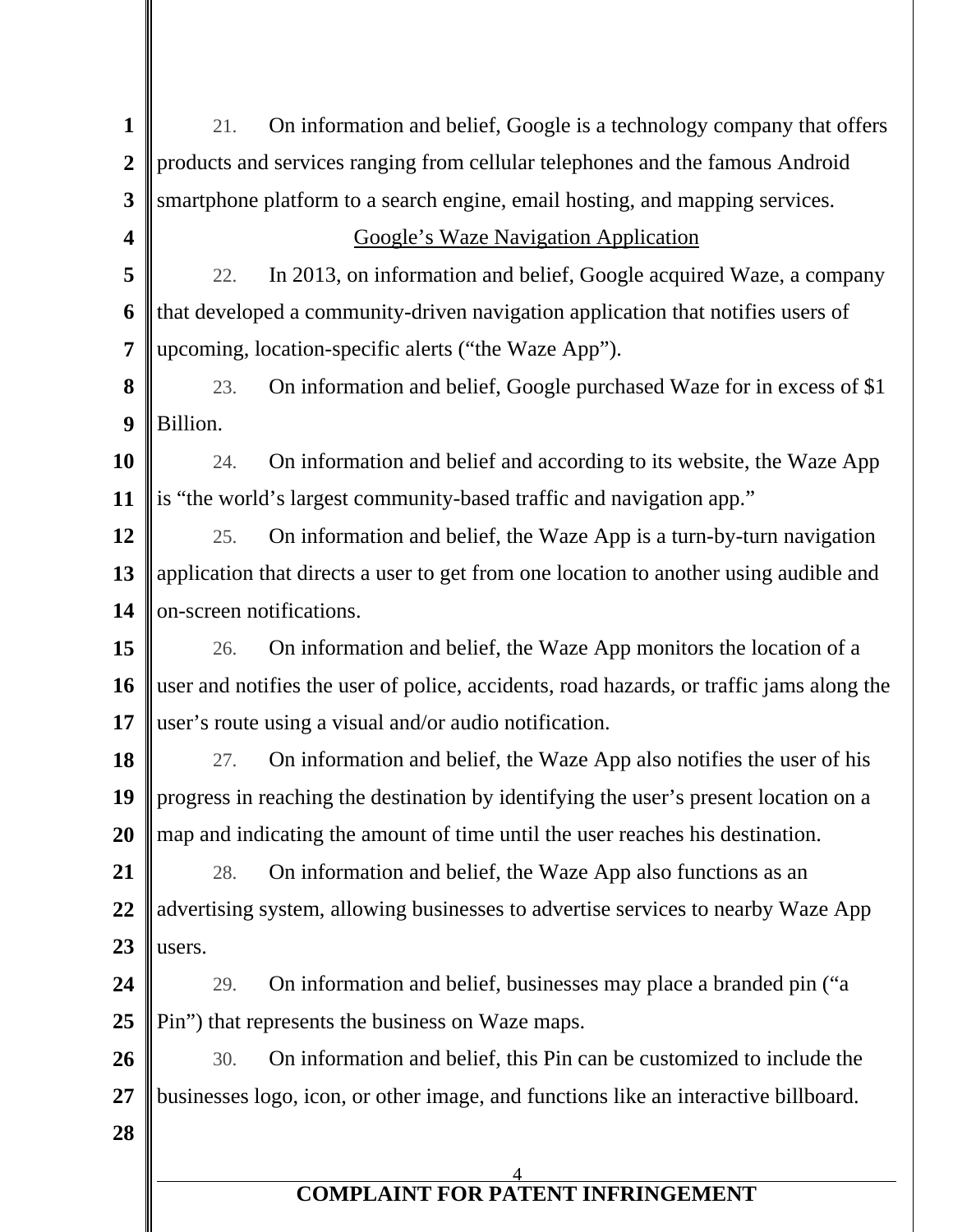**1 1 2 2 3 3** 31. On information and belief, users can select the Pin to find out more about the business, to hear about specials, or to navigate directly to the business location.

**4 4 5 5 6 6 7 7 8 8** 32. On information and belief, the Waze App also allows businesses to provide "special promotions and red light pop-ups" to drivers who are stopped at red lights. These notifications are provided for users who are stopped within 5 kilometers of the business' Pin and allow the business to notify the users of coupons or special discounts that are available in store.

**9 9 10 10 11 11 12 12** 33. On information and belief, Defendants earn revenue from the Waze App through at least advertising revenue. For example, one or both Defendants earn a fee from advertisers each time the advertiser's Pin is displayed to a user on the map.

**13 13**

## Google's Google Maps Application

**14 14 15 15 16 16** 34. On information and belief, Google Maps is a mapping application, available for both Apple Inc.'s iOS and Google's Android operating platforms, offered by Google.

**17 17 18 18** 35. On information and belief, Google Maps monitors the user's location and provides turn-by-turn instructions to direct the user to a desired destination.

**19 19 20 20 21 21** 36. On information and belief, Google Maps notifies the user of his progress in reaching the destination by identifying the user's present location on a map and indicating the amount of time until the user reaches his destination.

**22 22 23 23 24 24** 37. On information and belief, Google Maps also functions as an advertising system, allowing businesses to advertise services to nearby Google Maps users.

**25 25 26 26 27 27** 38. On information and belief, when users search for a location within Google Maps, Google delivers ads to the user that are based, at least in part, on the user's location.

**28 28**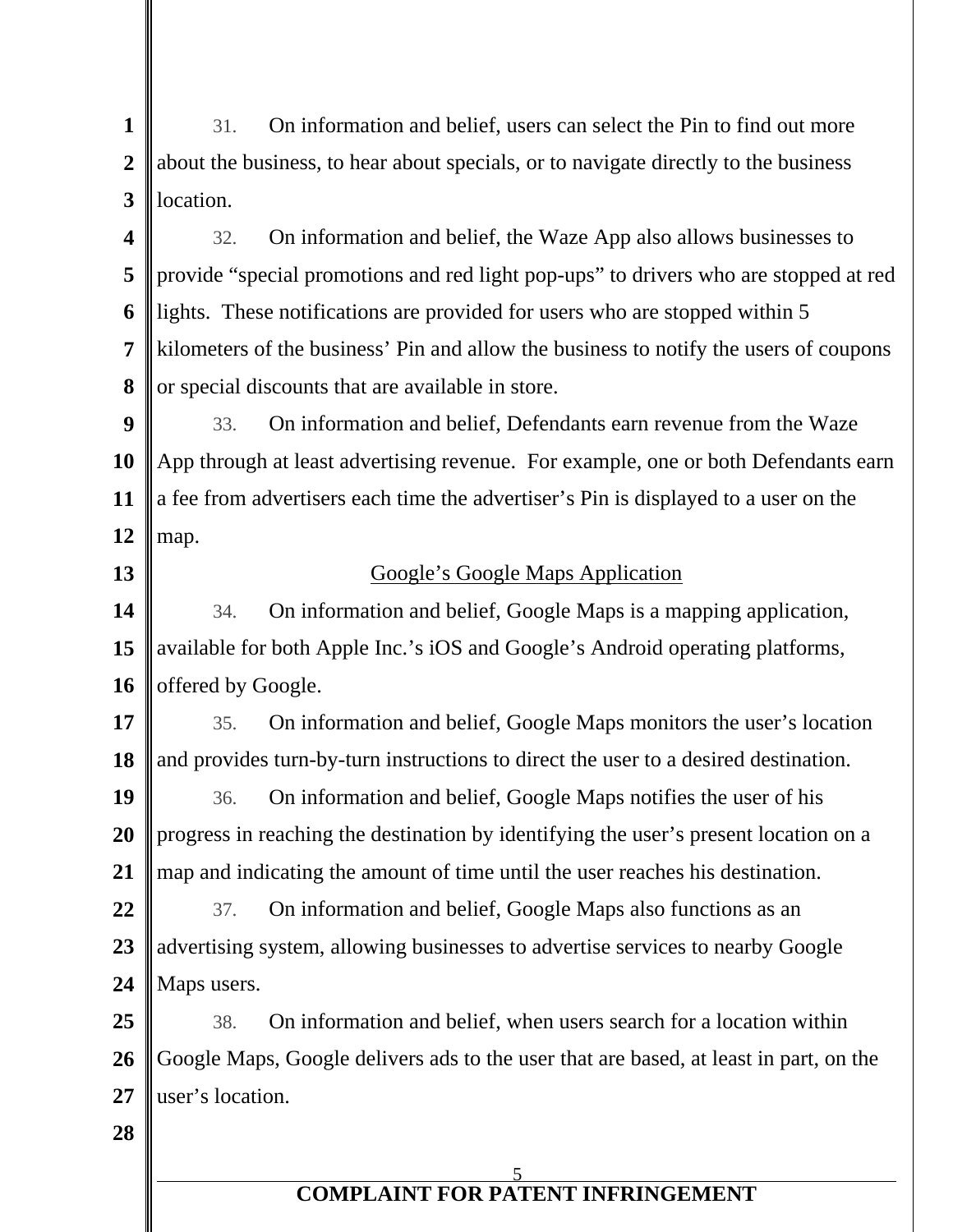| $\mathbf{1}$            | On information and belief, Google earns revenue from Google Maps<br>39.                    |  |  |
|-------------------------|--------------------------------------------------------------------------------------------|--|--|
| $\overline{2}$          | through at least advertising revenue. For example, Google earns a fee from                 |  |  |
| 3                       | advertisers each time an advertisement is displayed to the user and/or each time an        |  |  |
| $\overline{\mathbf{4}}$ | advertisement is selected by the user.                                                     |  |  |
| 5                       | <b>CLAIMS FOR RELIEF</b>                                                                   |  |  |
| 6                       | <b>COUNT1</b>                                                                              |  |  |
| 7                       | (Patent Infringement of U.S. Patent No. 8,068,037<br><u>Under 35 U.S.C. § 271 et seq.)</u> |  |  |
| 8                       |                                                                                            |  |  |
| 9                       | Eclipse reiterates and reincorporates the allegations set forth in<br>40.                  |  |  |
| 10                      | paragraphs 1 through 39 above as if fully set forth herein.                                |  |  |
| 11                      | On November 29, 2011, the United States Patent and Trademark Office<br>41.                 |  |  |
| 12                      | duly and legally issued United States Patent No. 8,068,037, entitled, "Advertisement       |  |  |
| 13                      | systems and methods for notification systems." Eclipse is the owner of the entire          |  |  |
| 14                      | right, title and interest in and to the '037 patent. A true and correct copy of the '037   |  |  |
| 15                      | patent is attached as Exhibit A to this Complaint.                                         |  |  |
| 16                      | The '037 patent is valid and enforceable.<br>42.                                           |  |  |
| 17                      | Eclipse is informed and believes, and thereupon alleges, that:<br>43.                      |  |  |
| 18                      | (1) Defendants have infringed and continue to infringe one or more claims of the           |  |  |
| 19                      | '037 patent, literally and/or under the doctrine of equivalents and additionally and/or    |  |  |
| 20                      | in the alternative, (2) Defendants have actively induced and continue to actively          |  |  |
| 21                      | induce and/or have contributed to and continue to contribute to the infringement of        |  |  |
| 22                      | one or more claims of the '037 patent in this District and elsewhere in the United         |  |  |
| 23                      | States.                                                                                    |  |  |
| 24                      | On information and belief, Defendants have directly infringed and<br>44.                   |  |  |
| 25                      | continue to directly infringe one or more claims of the '037 patent, in violation of 35    |  |  |
| 26                      | U.S.C. § 271(a), by, among other things, making, using, offering for sale, and/or          |  |  |
| 27                      | selling a method for advertising in connection with a computer-based notification          |  |  |
| 28                      | system to, for example: monitor travel data associated with a user during turn-by-         |  |  |
|                         |                                                                                            |  |  |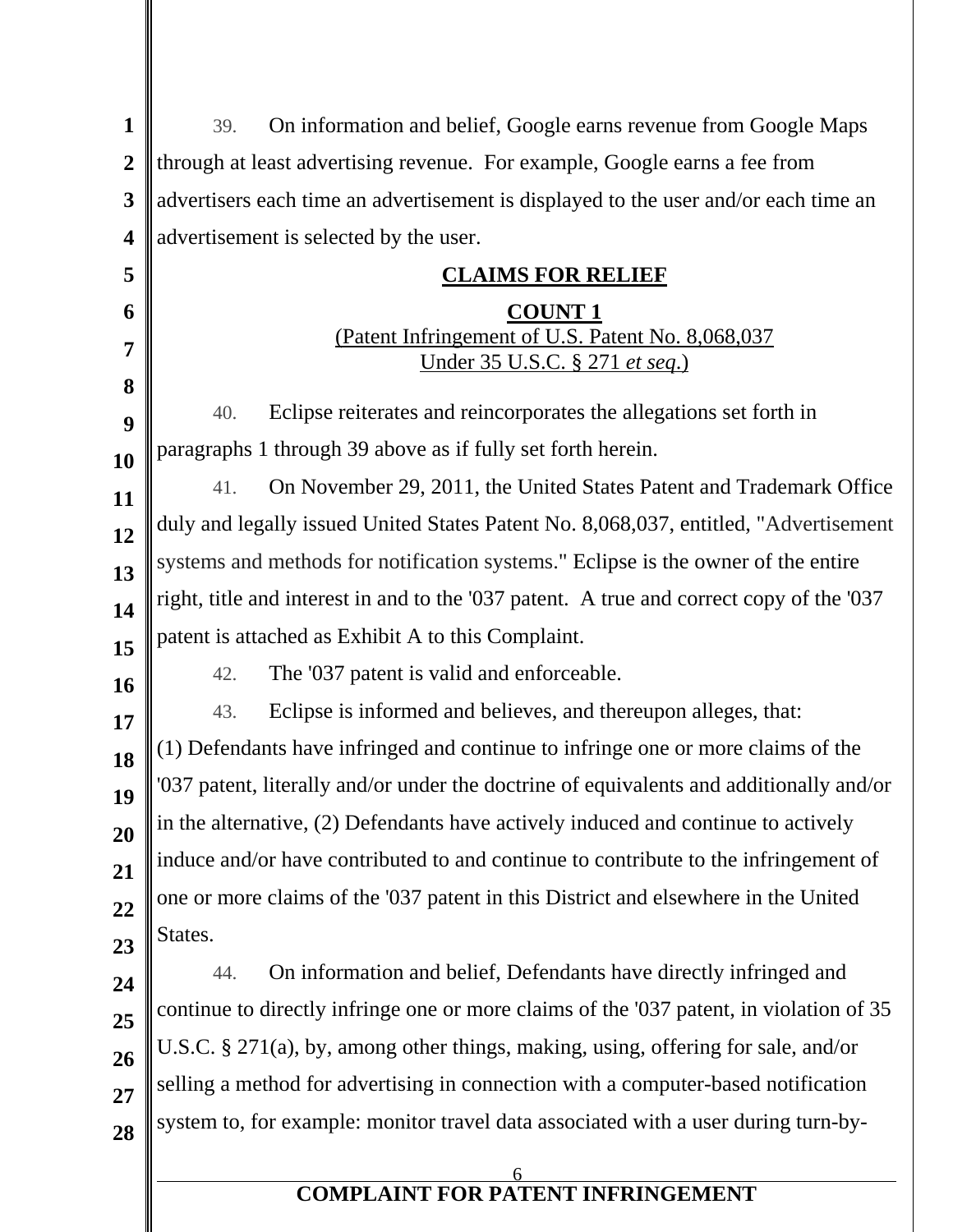**1 1 2 2 3 3 4 4** turn navigation; determine that a notification should be made based upon the user's location; provide a notification when the user is near his destination; and provide advertisements as part of or accompanying the notification communication in exchange for a fee.

**5 5 6 6 7 7 8 8 9 9 10 10 11 11 12 12 13 13 14 14** 45. Additionally and/or in the alternative, on information and belief, Defendants have actively induced and continue to actively induce and/or have contributed to and continue to contribute to the infringement of one or more claims of the '037 patent, in violation of 35 U.S.C. § 271(b) and/or (c), by, among other things, actively, knowingly, and intentionally encouraging, aiding, and/or abetting others to make, use, offer for sale, and/or sell portions of a computer-based notification system that infringes one or more claims of the '037 patent, with the specific intent to encourage infringement and with the knowledge that the making, using, offering to sell, and/or selling of such a system would constitute infringement.

**15 15 16 16 17 17 18 18 19 19 20 20 21 21 22 22 23 23 24 24** 46. On information and belief, Defendants have had knowledge of the '037 patent at least as early as December 27, 2013, the day that each received a courtesy copy of the Complaint, which set forth factual allegations of both Google's and Waze's infringement. Additionally, at least as early as December 27, 2013, Defendants knew or should have known that their continued offering, use, deployment, and/or operation of the at least one computer-based notification system and their continued support of others, if those parties perform any limitations of one or more of the claims of the '037 patent, would induce direct infringement of the '037 patent, as they had actual knowledge of the patent and factual allegations of their infringement thereof.

**25 25 26 26** 47. On information and belief, Defendants have not changed or modified their infringing behavior since December 27, 2013.

**27 27 28 28** 48. Defendants' aforesaid infringing activity has directly and proximately caused damage to Plaintiff Eclipse, including loss of profits from sales and/or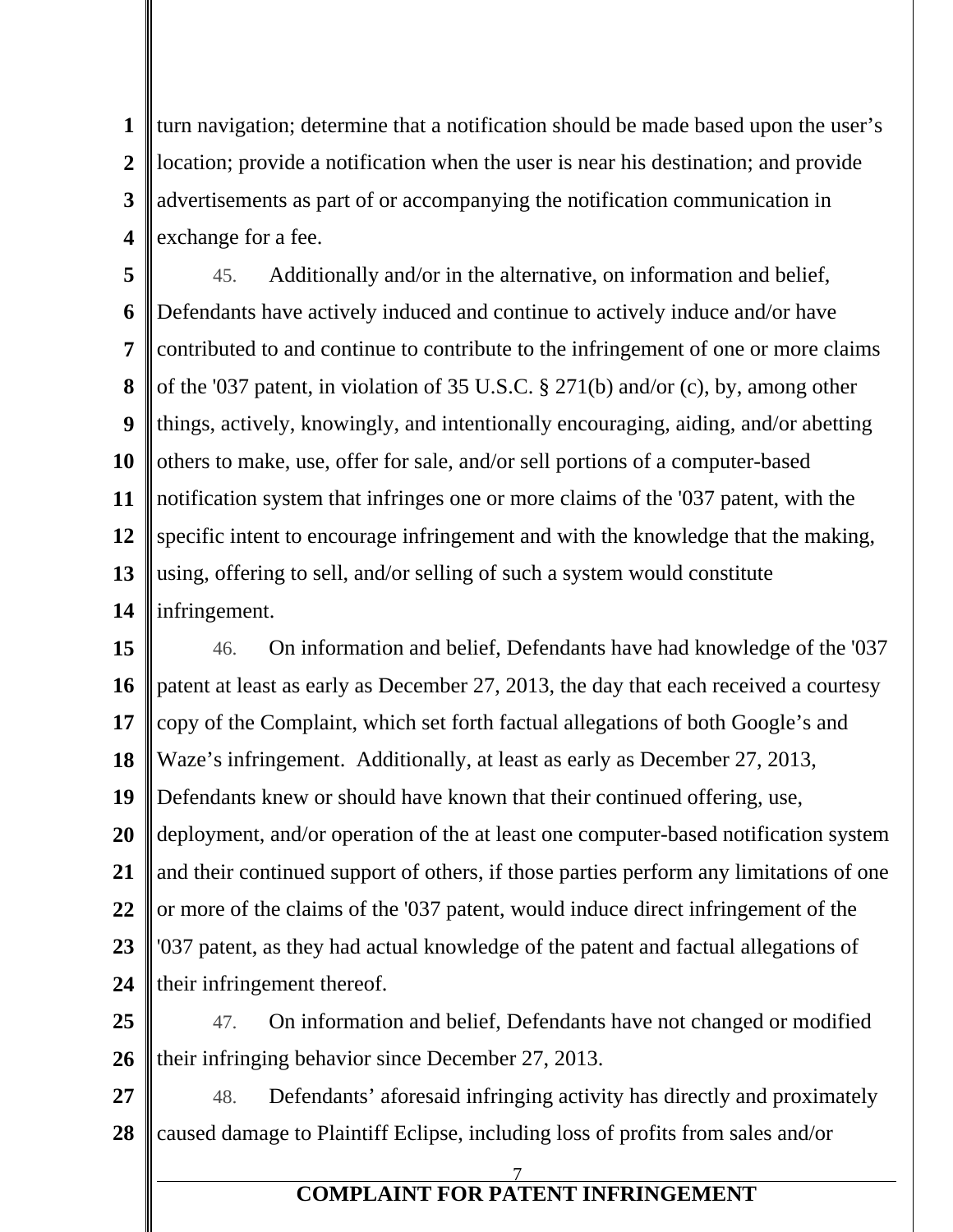| $\mathbf{1}$   | licensing revenues it would have made but for the infringements. Unless enjoined,       |                                                                                       |
|----------------|-----------------------------------------------------------------------------------------|---------------------------------------------------------------------------------------|
| $\overline{2}$ | the aforesaid infringing activity will continue and cause irreparable injury to Eclipse |                                                                                       |
| 3              |                                                                                         | for which there is no adequate remedy at law.                                         |
| 4              |                                                                                         | <b>PRAYER FOR RELIEF</b>                                                              |
| 5              |                                                                                         | WHEREFORE, Plaintiff Eclipse asks this Court to enter judgment against                |
| 6              |                                                                                         | Defendants and against each of Defendants' respective subsidiaries, affiliates,       |
| 7              |                                                                                         | agents, servants, employees and all persons in active concert or participation with   |
| 8              |                                                                                         | them, granting the following relief:                                                  |
| 9              | 1.                                                                                      | A judgment that Defendants have infringed the Eclipse Patent;                         |
| 10             | 2.                                                                                      | A permanent injunction against Defendants, their respective officers,                 |
| 11             |                                                                                         | agents, servants, employees, attorneys, parent and subsidiary corporations, assigns   |
| 12             |                                                                                         | and successors in interest, and those persons in active concert or participation with |
| 13             |                                                                                         | them, enjoining them from direct and indirect infringement of the Eclipse Patent;     |
| 14             | 3.                                                                                      | An award of damages adequate to compensate Eclipse for the                            |
| 15             |                                                                                         | infringement that has occurred, together with prejudgment interest from the date      |
| 16             |                                                                                         | infringement of the Eclipse Patent began;                                             |
| 17             | 4.                                                                                      | A reasonable royalty for Defendants' use of Eclipse's patented                        |
| 18             |                                                                                         | technology, as alleged herein;                                                        |
| 19             | 5.                                                                                      | An award to Eclipse of all remedies available under 35 U.S.C. §§ 284                  |
| 20             | and 285; and,                                                                           |                                                                                       |
| 21             | 6.                                                                                      | Such other and further relief as this Court or a jury may deem proper                 |
| 22             | and just.                                                                               |                                                                                       |
| 23             |                                                                                         |                                                                                       |
| 24             |                                                                                         |                                                                                       |
| 25             |                                                                                         |                                                                                       |
| 26             |                                                                                         |                                                                                       |
| 27             |                                                                                         |                                                                                       |
| 28             |                                                                                         |                                                                                       |
|                | 8<br><b>COMPLAINT FOR PATENT INFRINGEMENT</b>                                           |                                                                                       |
|                |                                                                                         |                                                                                       |

║